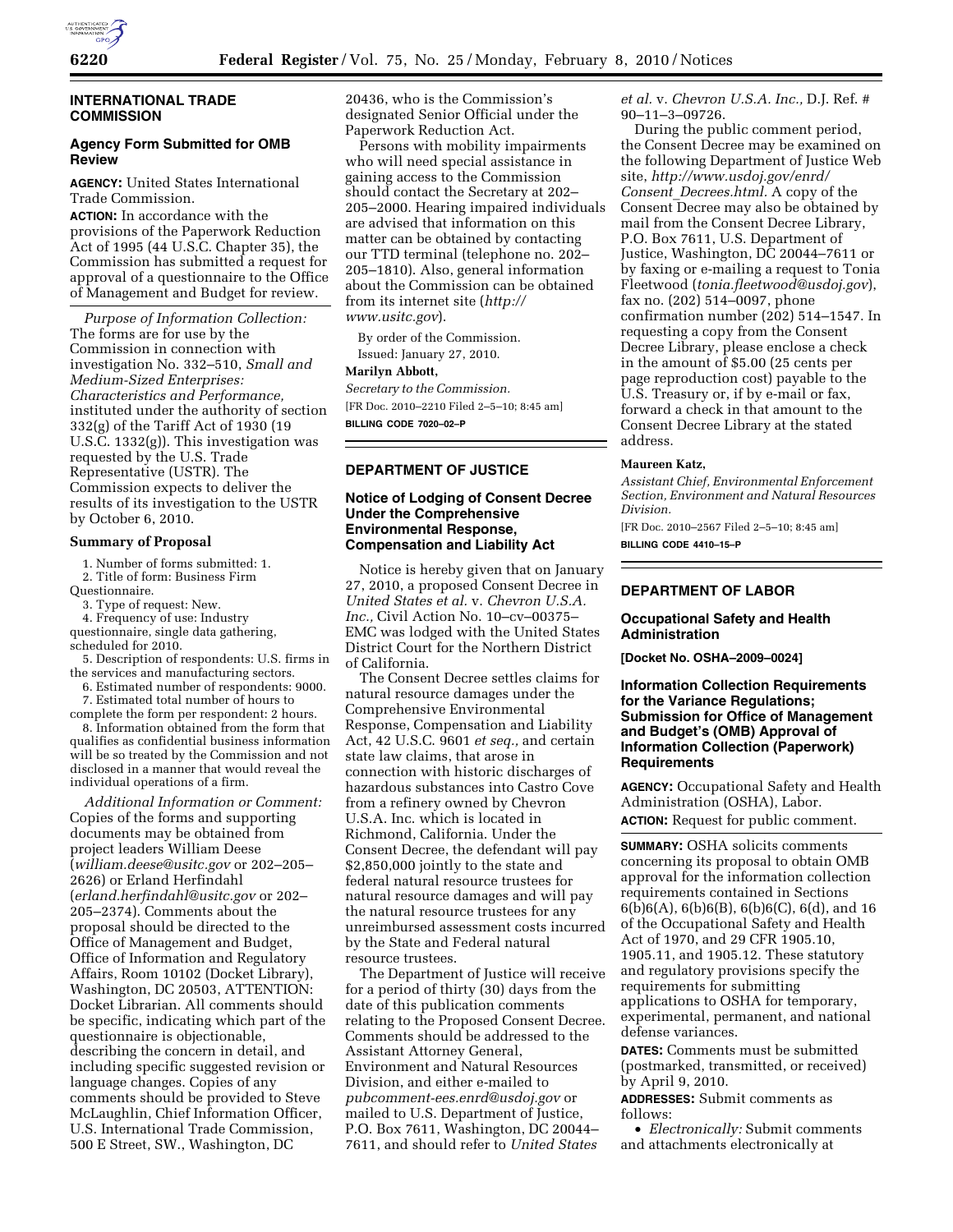*http://www.regulations.gov*, which is the Federal eRulemaking Portal. Follow the instructions online for submitting comments.

• *Facsimile:* OSHA allows facsimile transmission of comments, including attachments, that are no longer than 10 pages in length. Send these documents to the OSHA Docket Office at (202) 693– 1648; OSHA does not require hard copies of these documents. However, if commenters do not transmit attachments (e.g., studies, journal articles), they must submit one hard copy of the attachments to the OSHA Docket Office, Technical Data Center, Room N–2625, OSHA, U.S. Department of Labor, 200 Constitution Ave., NW., Washington, DC 20910. These attachments must clearly identify the sender's name, date, subject, and docket number (i.e., OSHA–2009–0024) so that the Agency can attach them to the appropriate comments.

• *Regular mail, express mail, or messenger or courier service:* When using one of these methods, submit one hard copy of comments and attachments (e.g., studies, journal articles) to the OSHA Docket Office, Docket No. OSHA–2009–0024, Technical Data Center, Room N–2625, OSHA, U.S. Department of Labor, 200 Constitution Avenue, NW., Washington, DC 20210 (*telephone:* 202–693–2350) (TTY: 877– 889–5627). Note that security-related procedures may result in significant delays in receiving comments and other written materials by regular mail. Contact the OSHA Docket Office for information about security procedures concerning delivery of materials by express mail, or messenger or courier service. The hours of operation for the OSHA Docket Office are 8:15 a.m.–4:45 p.m., e.t.

• *Instructions:* All submissions must include the Agency name and the OSHA docket number for this Information Collection Request (ICR) (OSHA Docket No. OSHA–2009–0024). OSHA places comments and other material, including any personal information, in the public docket without revision, and will make this information available online at *http://www.regulations.gov.* For further information on submitting comments, see section IV (''Public Participation'') of this notice.

• *Docket:* To read or download comments or other material in the docket, including the companion supporting statement, go to *http:// www.regulations.gov* or the OSHA Docket Office at the address above. However, some information (e.g., copyrighted material) is not publicly available to read or download through this Web site. All submissions,

including copyrighted material, are available for inspection and copying at the OSHA Docket Office. Contact the OSHA Docket Office for information about materials not available through the Web site, and for assistance in using the Internet to locate docket submissions.

### **FOR FURTHER INFORMATION CONTACT:**

Todd Owen, Directorate of Standards and Guidance, OSHA, Room N–3609, 200 Constitution Avenue, NW., Washington, DC 20210; telephone (202) 693–2222.

## **SUPPLEMENTARY INFORMATION:**

### **I. Background**

The Department of Labor, as part of its continuing effort to reduce paperwork and respondent (i.e., employer) burden, conducts a preclearance consultation program to provide the public with an opportunity to comment on proposed and continuing information collection requirements in accordance with the Paperwork Reduction Act of 1995 (44 U.S.C. 3506(c)(2)(A)). This program ensures that information is in the correct format, reporting burden (time and costs) is minimal, collection instruments are clearly understandable, and OSHA's estimate of the information collection burden is correct. The Occupational Safety and Health Act of 1970 (OSH Act; 29 U.S.C. 651 *et seq.*) authorizes information collection by employers as necessary or appropriate for enforcement of the OSH Act or developing information regarding the causes and prevention of occupational injuries, illnesses, and accidents (29 U.S.C. 657).

Sections 6(b)6(A), 6(b)6(B), 6(b)6(C), 6(d), and 16 of the OSH Act, and 29 CFR 1905.10, 1905.11, and 1905.12, specify the procedures that employers must follow to apply for a variance from the requirements of an OSHA standard. OSHA uses the information collected under these procedures to: (1) Evaluate the employer's claim that the alternative means of compliance would provide affected employees with the requisite level of health and safety protection; (2) assess the technical feasibility of the alternative means of compliance; (3) determine that the employer properly notified affected employees of the variance application and their right to a hearing; and (4) verify that the application contains the administrative information required by the applicable variance regulation. Currently, no specific forms are available for preparing variance applications and other documents that may accompany variance applications. OSHA is developing new forms to assist

employers in preparing variance applications that comply with the information collection requirements contained in the OSH Act and variance regulations.

## **II. Special Issues for Comment**

OSHA has a particular interest in comments on the following issues:

• Whether the proposed information collection requirements are necessary for the proper performance of the Agency's functions, including whether the information is useful;

• The accuracy of OSHA's estimate of the burden (time and costs) of the information collection requirements, including the validity of the methodology and assumptions used;

• The quality, utility, and clarity of the information collected;

• Ways to minimize the burden on employers who must comply; for example, by using automated or other technological information collection and transmission techniques; and

• Whether providing variance application forms on the Agency's Web site would reduce the burden on employers applying for variances.

### **III. Proposed Actions**

OSHA is requesting OMB approval for the information collection (paperwork) requirements contained in Sections 6(b)6(A), 6(b)6(B), 6(b)6(C), 6(d), and 16 of the Occupational Safety and Health Act of 1970, and 29 CFR 1905.10, 1905.11, and 1905.12. These statutory and regulatory provisions specify the requirements for submitting applications to OSHA for temporary, experimental, permanent, and national defense variances.

OSHA also is requesting OMB approval to develop and use variance application forms for the four types of variances specified by the OSH Act and variance regulations. The four types of variances are: Temporary variances (Section  $6(b)(6)(A)$  of the Act; 29 U.S.C. 655; 29 CFR 1905.10); experimental variances (Section  $6(b)(6)(C)$  of the Act; 29 U.S.C. 655); permanent variances (Section 6(d) of the Act; 29 U.S.C. 655; 29 CFR 1905.11); and national defense variances (Section 16 of the Act; 29 U.S.C. 665; 29 CFR 1905.12). The variance regulations specify the information that employers must provide when requesting one of these variances. The variance application forms would organize and clarify the information collection requirements for each type of variance by specifying the requirements in comprehensible language, and providing explanatory material. Employers applying for a variance could download and complete